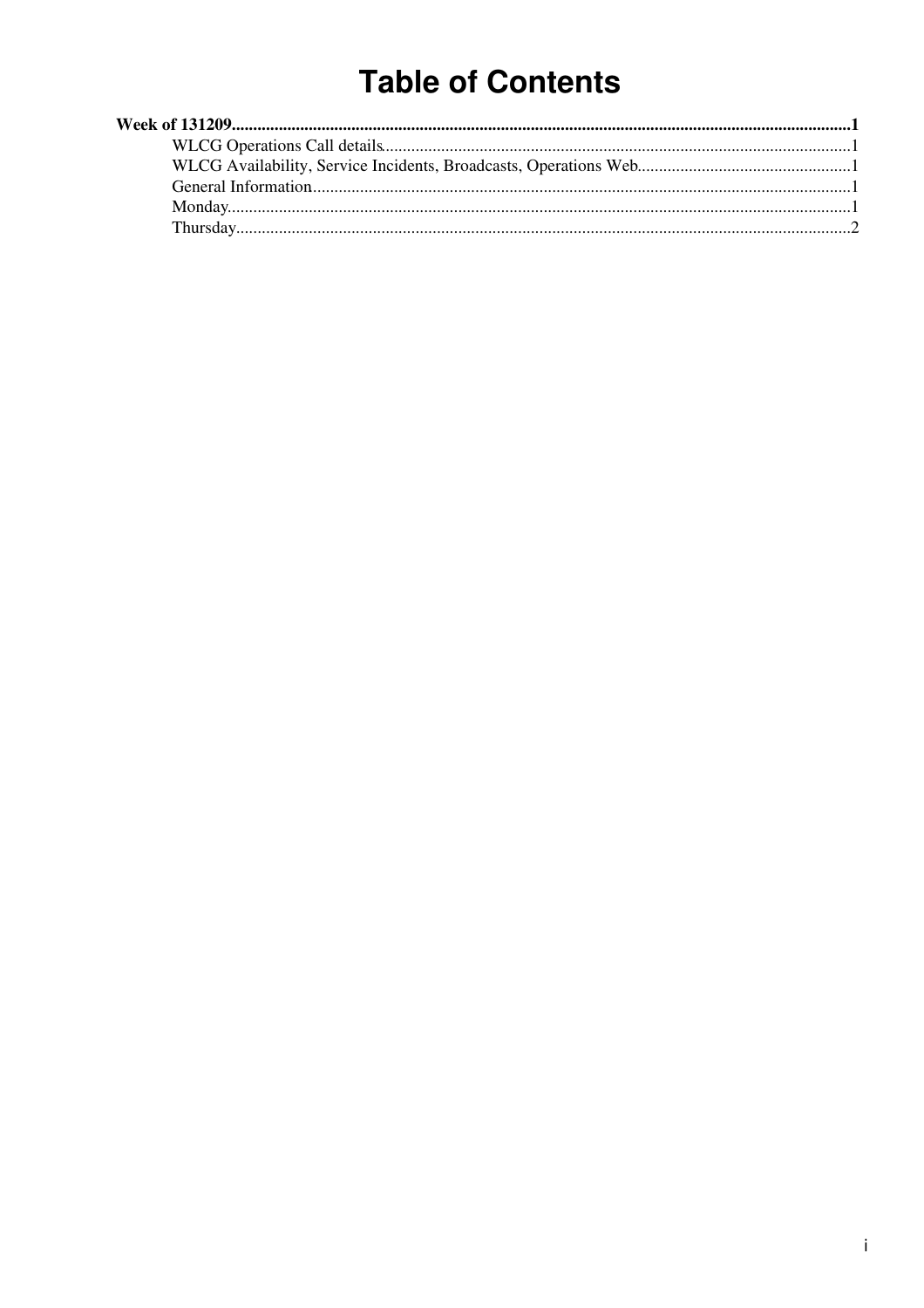# <span id="page-1-0"></span>**Week of 131209**

## <span id="page-1-1"></span>**WLCG Operations Call details**

To join the call, at 15.00 CE(S)T, by default on Monday and Thursday (at CERN in 513 R-068), do one of the following:

- 1. Dial +41227676000 (Main) and enter access code 0119168, or
- 2. To have the system call you, click [here](https://audioconf.cern.ch/call/0119168)

The scod rota for the next few weeks is at [ScodRota](https://twiki.cern.ch/twiki/bin/view/LCG/ScodRota)

## <span id="page-1-2"></span>**WLCG Availability, Service Incidents, Broadcasts, Operations Web**

| <b>VO Summaries of Site Usability</b> |  |  | <b>SIRs</b>                                    | <b>Broadcasts</b>                                | <b>Operations Web</b> |
|---------------------------------------|--|--|------------------------------------------------|--------------------------------------------------|-----------------------|
|                                       |  |  | ALICE™ ATLAS™ CMS™ LHCb™ WLCG Service Incident | <b>Broadcast archive <i>P</i> Operations</b> Web |                       |
|                                       |  |  | Reports                                        |                                                  |                       |

#### <span id="page-1-3"></span>**General Information**

|                       | <b>General Information</b> | <b>GGUS Information LHC Machine</b> | <b>Information</b>                        |                                        |
|-----------------------|----------------------------|-------------------------------------|-------------------------------------------|----------------------------------------|
| <b>CERN IT status</b> | <b>WLCG</b> Baseline       |                                     | $WLCG$ Blogs <sup>R</sup> GgusInformation | Sharepoint site $\mathbb{Z}$ -         |
| board $\blacksquare$  | <b>Versions</b>            |                                     |                                           | <b>LHC</b> Page $1\blacktriangleright$ |

### <span id="page-1-4"></span>**Monday**

Attendance:

- local: Simone (SCOD), Alessandro (ATLAS), Raja (LHCb), Przemek (CERN-DB), Vitor (CERN-PES), Maarten (ALICE)
- remote: Xavier (KIT), Pepe (PIC), Sang-Un (KISTI), Rolf [\(IN2P3\)](https://twiki.cern.ch/twiki/bin/view/LCG/IN2P3), Michael (BNL), Tiju [\(RAL](https://twiki.cern.ch/twiki/bin/view/LCG/RAL)), Jeremy [\(GridPP\)](https://twiki.cern.ch/twiki/bin/view/LCG/GridPP), Roger (NDGF), Onno (NL-T1), Rob (OSG)

Experiments round table:

- ATLAS [reports](https://twiki.cern.ch/twiki/bin/view/Atlas/ADCOperationsDailyReports2013) [\(raw view\)](https://twiki.cern.ch/twiki/bin/view/Atlas/ADCOperationsDailyReports2013?raw=on) •
	- Central services ♦
		- ATLAS\_DDM\_VOBOXes were unstable on Dec. 5th. Back stable at 2:00UTC on ◊ Dec. 6th.
		- ◊ [PilotFactories](https://twiki.cern.ch/twiki/bin/edit/LCG/PilotFactories?topicparent=LCG.WLCGDailyMeetingsWeek131209;nowysiwyg=1) also. Degraded during 12:00UTC 24:00UTC on Dec. 5th.
	- $\blacklozenge$  T0/T1
		- FZK-LCG2: Network trouble caused DNS lookup errors on Dec. 6th. ◊ GGUS:  $99571$   $\blacksquare$  Fixed.
		- FZK-LCG2: Transfer failures due to 'RQueued' (reported last Thursday ) still ◊ happening. Around 10% of failure rate since Dec. 8th.
		- TAIWAN-LCG2: Recovered from disk server crash on Oct. 30th. [GGUS:98482](https://ggus.eu/ws/ticket_info.php?ticket=98482) ◊ closed.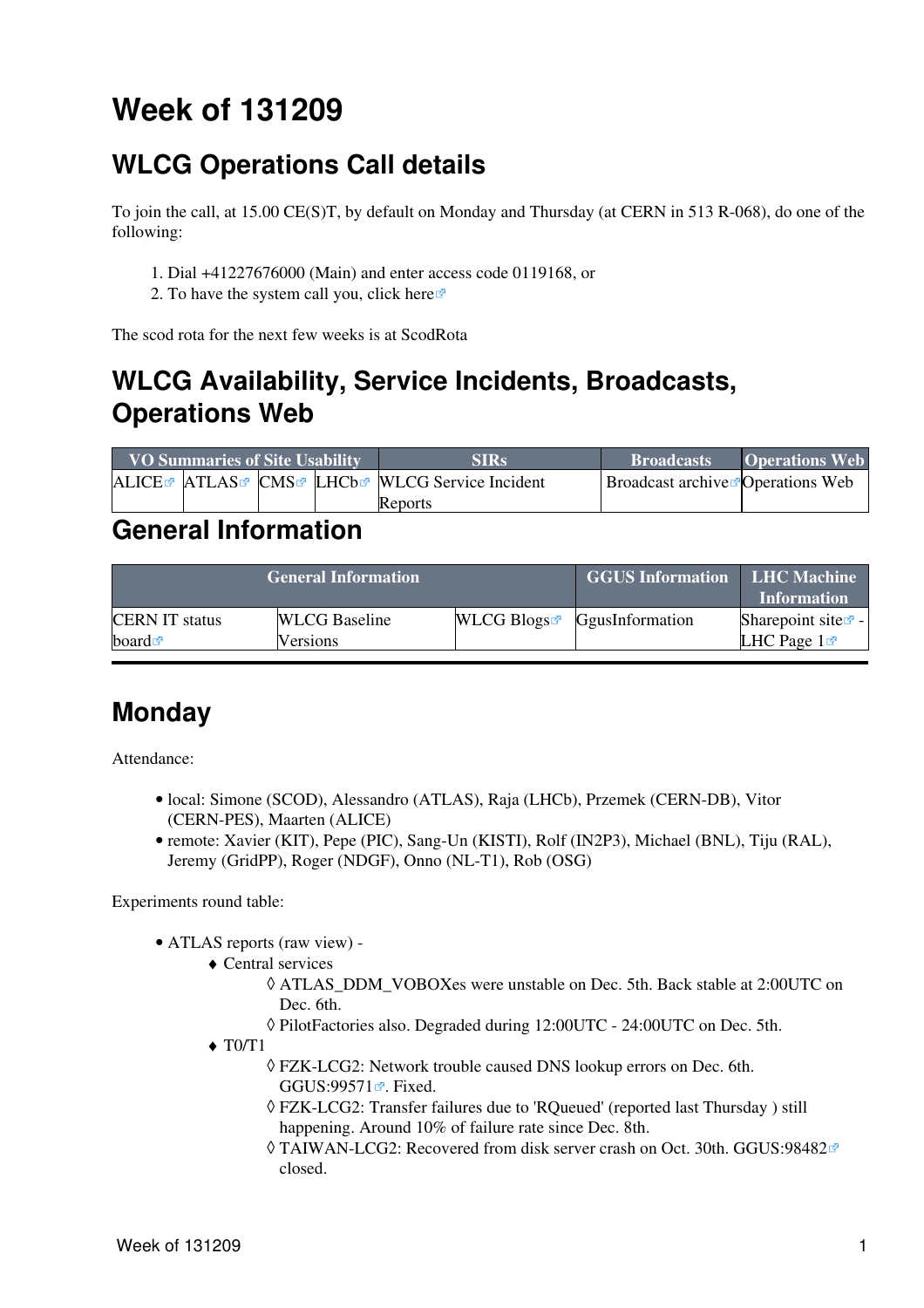- CMS [reports](https://twiki.cern.ch/twiki/bin/view/CMS/FacOps_WLCGdailyreports) ([raw view\)](https://twiki.cern.ch/twiki/bin/view/CMS/FacOps_WLCGdailyreports?raw=on) •
	- ♦ It has been a very quiet few days, largely just some scattered issues at scattered T2 sites.
	- The exception to this is CNAF, for which the storage was down for several days. It's back ♦ now.
	- I have just (13:40) learned that there is trouble with the CERN BDII that are making sites ♦ appear unavailable in SAM tests. GGUS:  $99521$ <sup> $\alpha$ </sup>, perhaps there will be an update by 15:00?
- ALICE •
	- ♦ NTR
- LHCb [reports](https://twiki.cern.ch/twiki/bin/view/LHCb/ProductionOperationsWLCGdailyReports) [\(raw view\)](https://twiki.cern.ch/twiki/bin/view/LHCb/ProductionOperationsWLCGdailyReports?raw=on) •
	- ♦ Main activities is Simulation at all Sites.
	- ◆ T<sub>0</sub>:
- Movement of LHCb VO-boxes is completed. DIRAC services started and jobs going ◊ out again to the grid.
- ◊ srm not responding according to dashboard
	- (http://dashb-lhcb-sum.cern.ch/dashboard/request.py/historicalsmryview-sum#view=serviceav )
- $\triangleleft$  T1:
- ◊ CNAF storage is back in operation
- ◊ [IN2P3](https://twiki.cern.ch/twiki/bin/view/LCG/IN2P3) : Continuing problem with nagios probe [\(GGUS:99420](https://ggus.eu/ws/ticket_info.php?ticket=99420)☞). Waiting for support from SAM/dashboard administrators.

Sites / Services round table:

- KIT: there will be 3 downtimes tomorrow: CMS dCache, firewall, tape management software. Thursday dCache for ATLAS will be upgraded as well.
- PIC: finishing the SIR on the network incident occurred last week. Will be provided ASAP.
- BNL: there will be a 2h network intervention one week from now (next monday). It will also affect access to LFC and FTS (therefore T2s activity) beside T1 services . On tuesday next dCache will be upgraded to the SHA-2 compliant version.
- [IN2P3:](https://twiki.cern.ch/twiki/bin/view/LCG/IN2P3) downtime tomorrow. Operations portal down from 8:30 to 10:30.
- NL-T1: downtime on december 17th: 24 hours maintenance of the MSS. It will not be possible to stage files during that time. Maarten: what is the situation with the disk servers (which gave lots of troubles in the past weeks)? Onno: seem to be stable now after a lot of hardware replacement. New hardware should also arrive before the end of the year. Maarten: at the end of the process, a SIR should be provided (there was also some minimal data loss). Onno: will do.
- NDGF: this morning in downtime for upgrade of central storage services. On wednesday there will be a network intervention which will affect some pools; therefore some data might be unavailable.
- CERN DB: intervention on wednesday (10 AM CET) to the WLCGR test and integration database.
- ASGC: During the weekend, our data center was suffering high temperature issue due to there were some problems with our air conditions, so, it caused some CASTOR disks to be unstable, it should be improved in Monday morning.
- Maarten for PES: it is very urgent to upgrade the CERN and SAM BDII to the latest version to make sure the FCR mechanism does not affect SAM tests. Also T1s are invited to upgrade.

AOB:

### <span id="page-2-0"></span>**Thursday**

Attendance:

• local: Simone (SCOD), Kate (CERN-DB), Maarten (Alice), Felix (ASGC), Luca (CERN-DSS), Raja (LHCb), Alessandro (ATLAS), Pablo (Dashboards), Vitor (CERN-PES), MariaD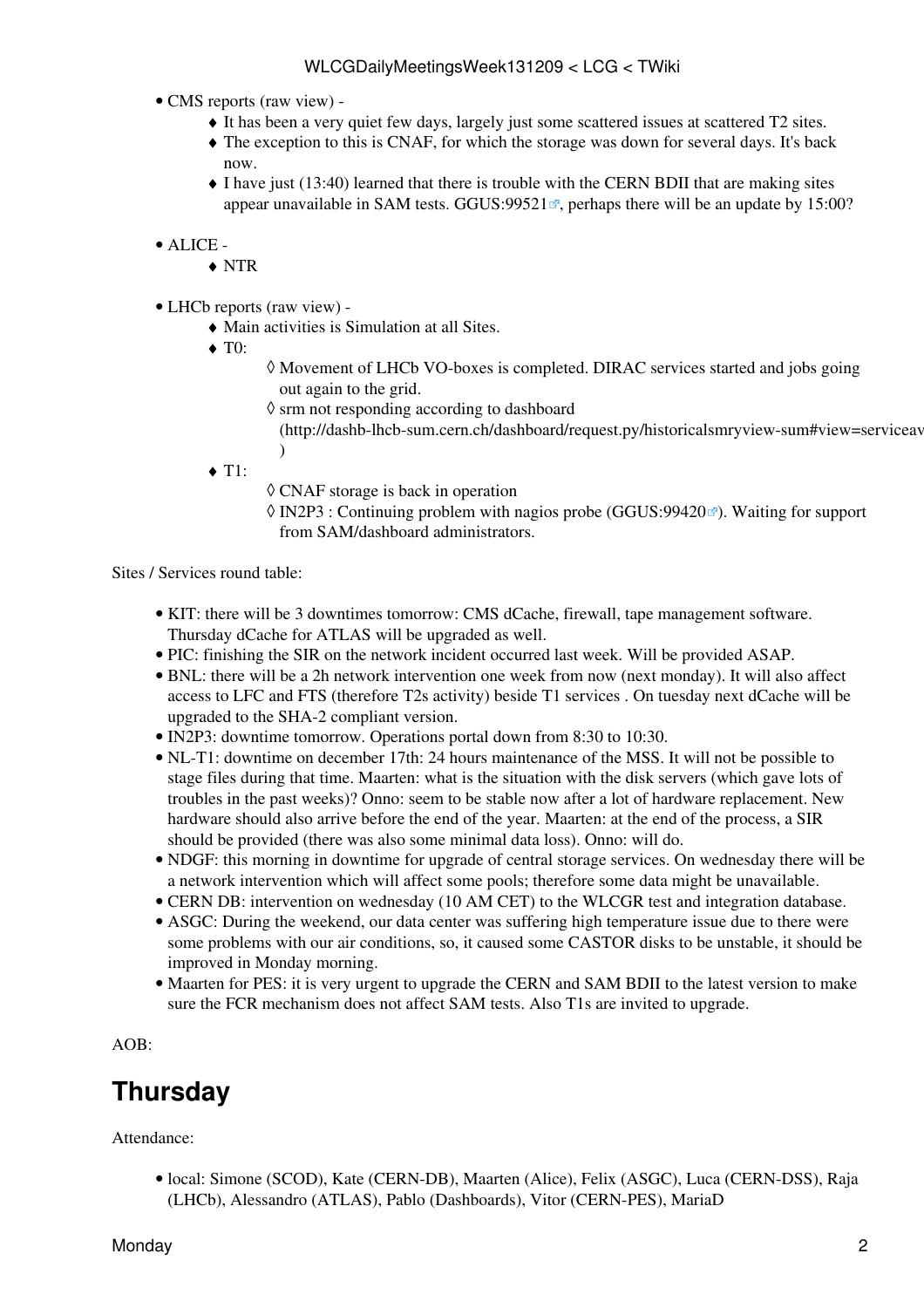remote: Xavier (KIT), Sang-Un (KISTI), Lisa (FNAL), Rolf [\(IN2P3\)](https://twiki.cern.ch/twiki/bin/view/LCG/IN2P3), Roger (NDGF), Jose (CMS), • Kyle (OSG), Dennis ((NL-T1), Stefano (CNAF), Gareth ([RAL\)](https://twiki.cern.ch/twiki/bin/view/LCG/RAL), Thorsten (ATLAS), Pepe (PIC)

Experiments round table:

- ATLAS [reports](https://twiki.cern.ch/twiki/bin/view/Atlas/ADCOperationsDailyReports2013) [\(raw view\)](https://twiki.cern.ch/twiki/bin/view/Atlas/ADCOperationsDailyReports2013?raw=on) •
	- Central services ♦
		- ATLAS pilot factories were unable to submit new pilots on Dec 11 due to an upgrade ◊ of the production system (new status introduced). Quick patch was provided, new version to be released soon.
		- All jobs were killed starting Dec 10th, fixed on Dec 11th with a patch of ATLAS ◊ pilot factories.
		- ◊ openssl-1.0.1e-16.el6\_5.x86\_64 breaks job submission (->Peter Love)
			- affected version: glite-ce-cream-1.14.4-1.sl6.noarch, openssl version not ⋅ working openssl-1.0.1e-16.el6 5.x86 64, last version working ok:
				- openssl-1.0.0-27.el6.x86\_64 (reported by Andreas Haupt, DESY-ZN) There might be multiple issues here, but the problem has to do with the latest ⋅ update of the OS. Maarten will investigate offline and broadcast a recipe for the sites.
	- $\blacklozenge$  T0/T1:
		- ◊ No major issues to report
- CMS [reports](https://twiki.cern.ch/twiki/bin/view/CMS/FacOps_WLCGdailyreports) ([raw view\)](https://twiki.cern.ch/twiki/bin/view/CMS/FacOps_WLCGdailyreports?raw=on) -
	- $\blacklozenge$  Again some stale information observed in the SAM BDII [GGUS:99684](https://ggus.eu/ws/ticket_info.php?ticket=99684) $\blacktriangleleft$ . Back to normal before Maria Alandes could debug the problem. We'll keep an eye on it.
		- The SAM BDII at CERN was upgraded and this should fix the problem reported on ◊ monday. This could/should be a different problem.
	- Some transient transfer issues with KIT after the switch of srm endpoint from ♦ cmssrm-fzk.gridka.de to cmssrm-kit.gridka.de. Fine now.
- ALICE •
	- RRC-KI-T1: commissioning activities ongoing since late Nov ♦ ◊ EOS, VOBOX, CEs
- LHCb [reports](https://twiki.cern.ch/twiki/bin/view/LHCb/ProductionOperationsWLCGdailyReports) [\(raw view\)](https://twiki.cern.ch/twiki/bin/view/LHCb/ProductionOperationsWLCGdailyReports?raw=on) •
	- ♦ Main activities is Simulation at all Sites.
	- ♦ Some DIRAC monitoring down due to work on re-indexing accounting tables.
	- ◆ T<sub>0</sub>:
- $\Diamond$  srm problem solved on Tuesday (stuck request - [GGUS:99614](https://ggus.eu/ws/ticket_info.php?ticket=99614) $\mathbb{Z}$ )
- $\triangleleft$  T1:
- $\Diamond$  [IN2P3](https://twiki.cern.ch/twiki/bin/view/LCG/IN2P3) : Problem with nagios probe [\(GGUS:99420](https://ggus.eu/ws/ticket_info.php?ticket=99420) $\textcircled{r}$ ) seems to have gone away (for now). Not sure we understand why.
	- The issue looks correlated with CVMFS. Yesterday CVMFS was upgraded, ⋅ but the problem was still there after. Then disappeared. So no clear understanding of what happened. Will keep an eye on it.
	-
- ◊ [GridKa](https://twiki.cern.ch/twiki/bin/view/LCG/GridKa) : Possibly flickering jobSubmit to all CEs
- [GridKa](https://twiki.cern.ch/twiki/bin/view/LCG/GridKa) : Also possible problem with batch system. Job submission to [GridKa](https://twiki.cern.ch/twiki/bin/view/LCG/GridKa) ◊ currently stopped. Local contact (Alexey) and admins informed.
	- ⋅ [GridKa:](https://twiki.cern.ch/twiki/bin/view/LCG/GridKa) please submit a GGUS ticket concerning the issue. LHCb will do.

Sites / Services round table:

Sang-Un: there is a network problem on the campus network (investigating). Also, SAN storage • volumes managed by hypervisor cannot be mounted so the services running on virtual machines are